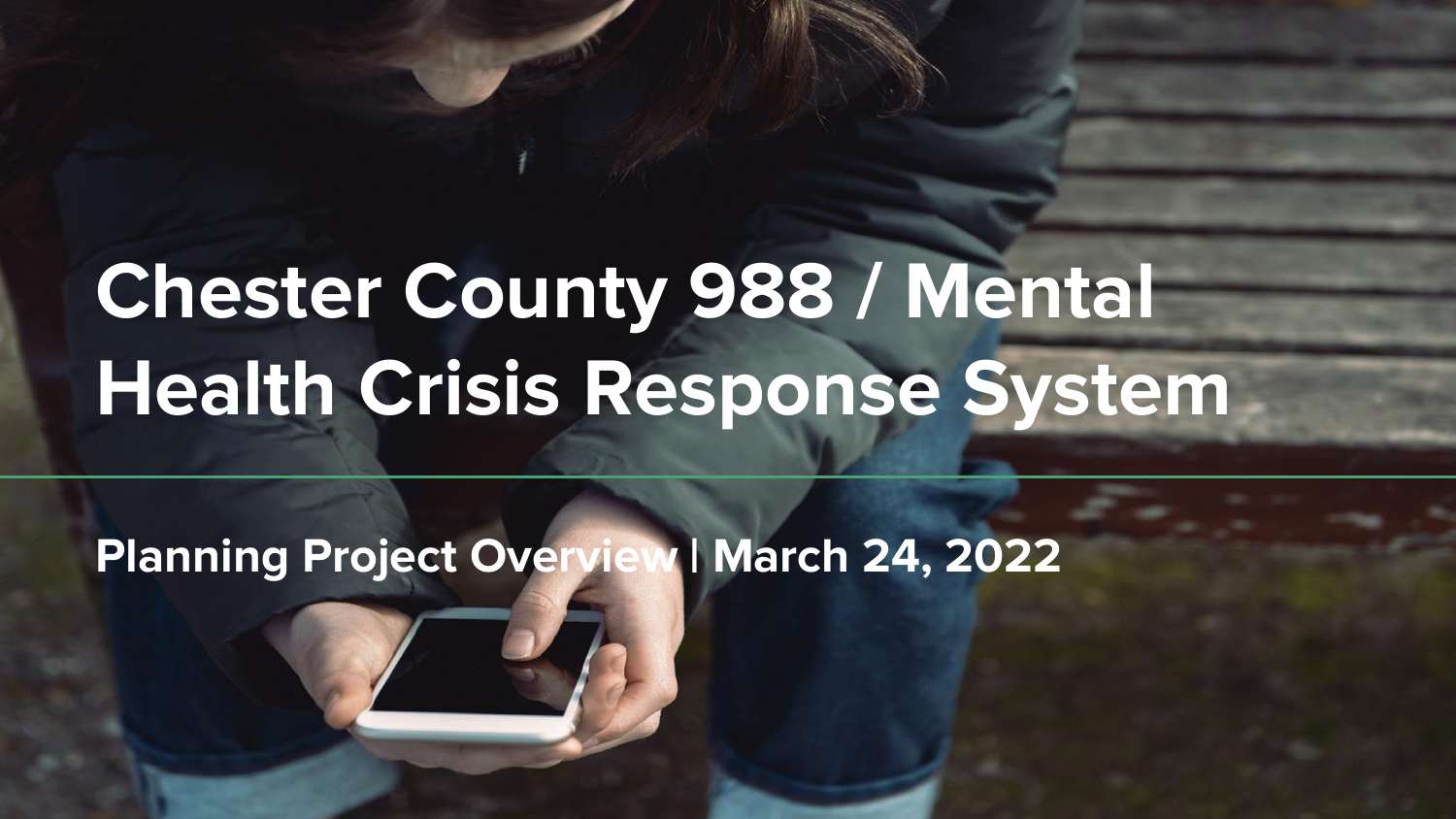#### Impact of Brandywine Hospital Closure

- Staffed with behavioral health professionals, had access to psychiatrists and beds designed to meet the needs.
- The Emergency Department had been well equipped and trained to respond to all manners of behavioral health needs and often served as a drop-off site for ambulance and police in the community.
- For 2020, there were 180 individuals in crisis that were served by Brandywine Hospital that filtered through the Valley Creek Crisis Center.
- Brandywine Hospital was the only adult inpatient psychiatric program in the county and subsequently lost access to (16) Geriatric beds, (32) Adult beds, and (16) Eating Disorder beds, a total loss of 64 inpatient beds, which adds to the overall shortage of inpatient psychiatric beds in the region.
- Last month, Bryn Mawr Hospital added 20 additional inpatient beds.
- Over the last two months, the Chester County Department of Emergency Services and Human Services have been working closely with the Chester County Hospital, Paoli Hospital, Phoenixville Hospital and the Chester County EMS Council to make sure that behavioral health patients are more evenly spread between the three hospitals and gain a better understanding of the impact of the closures.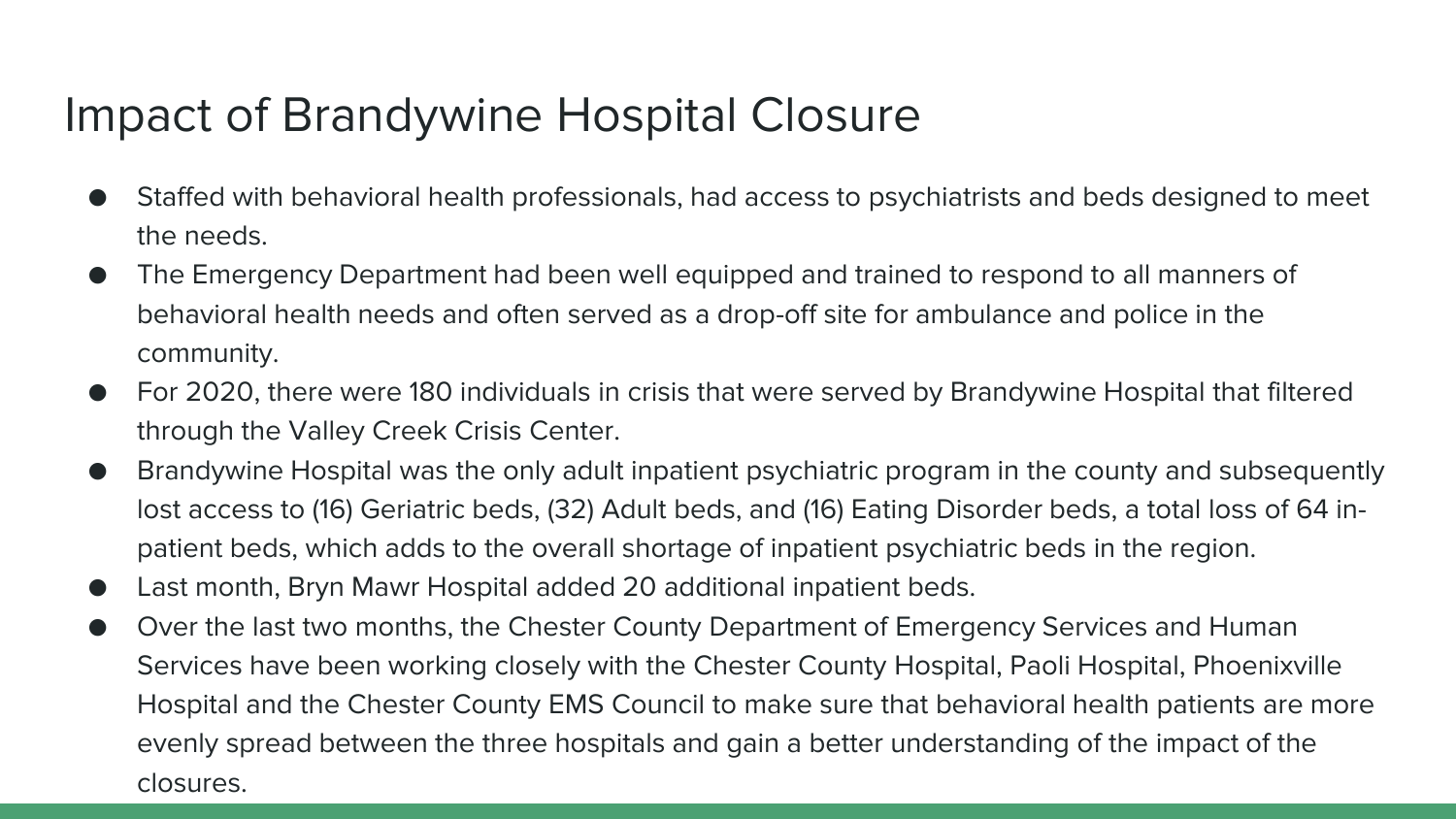### Other Current Mental Health System Challenges

- Hospital Emergency Departments are overwhelmed by patients with mental/behavioral health crises (exacerbated by closure of Brandywine Hospital).
- Current Valley Creek Crisis Center cannot meet demand, especially for mental health mobile crisis response, due to many factors:
	- Staffing capacity and hiring challenges
	- COVID-19 pandemic
	- Increased and more complex mental health needs of residents
- Chester County lacks a dedicated mental health crisis stabilization center/unit that provides 23-hour observation beds and/or medical clearance services available in other communities.
- Limited availability of inpatient and outpatient clinical services results in long wait times for service that is both traumatizing to people in crisis and a burden on healthcare systems.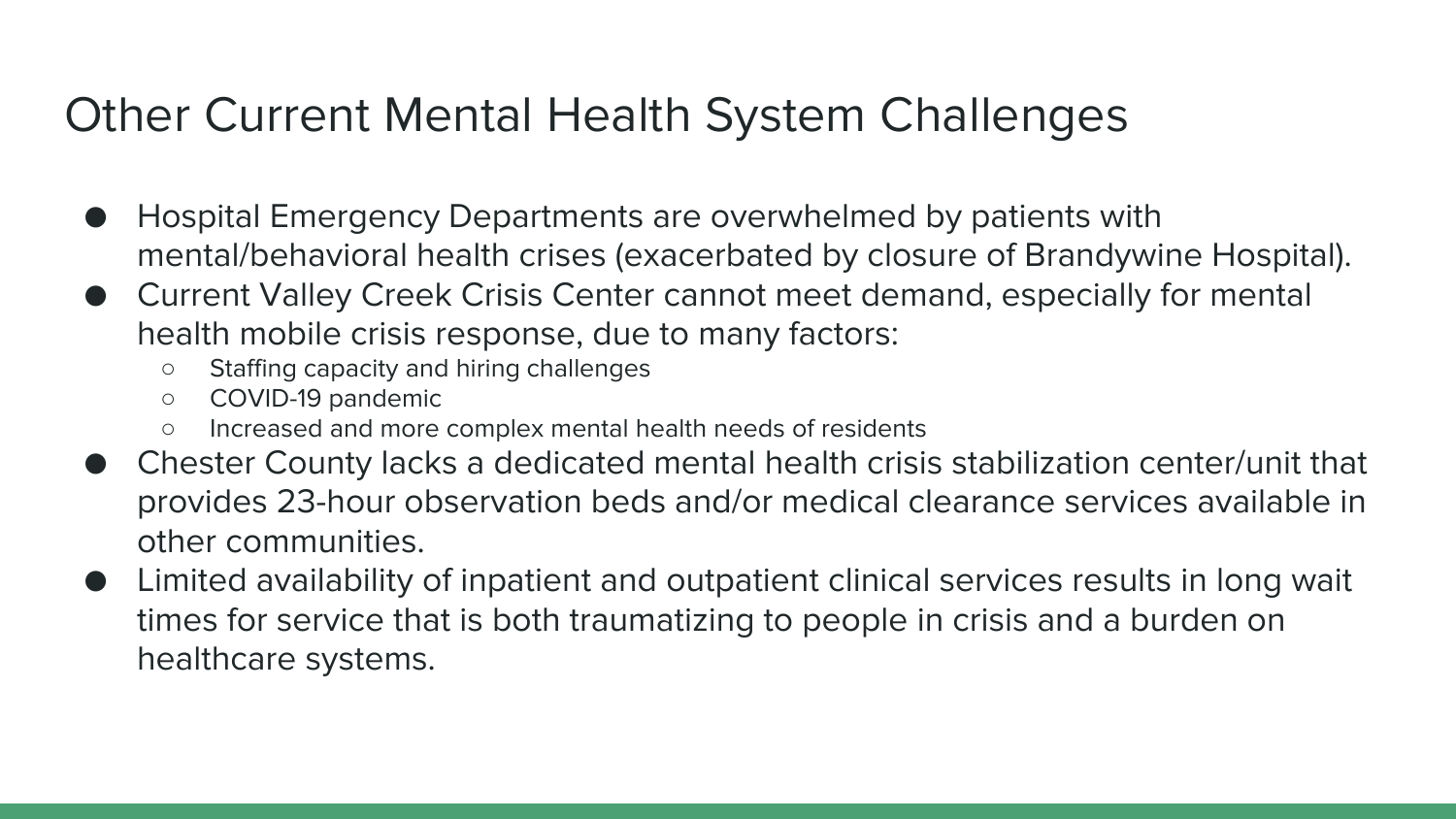

#### What is 988

988 is a safety net for people experiencing a mental health emergency. If fully funded, mobile crisis teams will respond in-person and connect people to care when needed.

**HOW CAN YOU HELP? General public & advocates** 

that ensures people get the help they need.

crises

policymakers.

• Contact your Congressional representatives and ask them

• Contact your state representatives and ask them to pass

. Ensure 988 implementation and crisis services are key

priorities in policy agendas for both state and federal

. Engage people with lived experience to inform policy asks.

a bill that includes 988 user fees to support a crisis system that provides a mental health response to mental health

to support states in building a crisis response infrastructure



use it?

you or someone you know is having suicidal thoughts, experiencing delusions, or displaying severe symptoms of mental illness, you should call 988 instead of 911.



**AMERICA'S FIRST 3-DIGIT** MENTAL HEALTH CRISIS LINE

#### v do we need it Traditionally, police have

an average of 10% of law

transporting persons with

untreated mental illness are 16

times more likely to be killed

during a police encounter than

other civilians.<sup>2</sup>

responded to mental health emergencies, which require tremendous local resources Once 988 goes live, if and often result in criminalizing mental illness. In fact, in 2017, enforcement agencies' total budgets and 21% of staff time were spent responding to and mental illness.<sup>3</sup> People with

system supporting 988 when it goes live by July 2022.



Even before the COVID-19 pandemic. America was suffering historically high suicide and overdose rates and mental health challenges, In 2020 Congress approved 988 to help, but a phone number alone isn't enough. Each state must have a fully-funded crisis response



#### What is needed to make 988 work?

Every state needs:

- · 24/7 call centers that are adequately staffed by mental health professionals who are specially trained to respond to crises.
- · Mobile response teams that are equipped for differing scenarios.
- · Crisis stabilization services that also connect people to follow-up care.
- 
- . Introduce and pass bills that include 988 user fees to support crisis call centers and non-billable mobile crisis and crisis stabilization program costs.
- **Federal policymakers**

**State policymakers** 

- · Ensure federal coordination and technical assistance for 988 implementation.
- . Provide funding for states to develop and maintain an effective crisis response infrastructure.
- · Ensure all payers, including commercial insurers, cover crisis services.

months of 2022, County staff and Capacity for Change (Jason Alexander) are going through a 988 planning process for the purpose of instituting a more effective and comprehensive behavioral health crisis response system.

On a parallel path, during the first six

Best practices of a comprehensive crisis response system call for three pillars – a Call Center, Mobile Response Teams and a Crisis Stabilization Center.

ttp://www.tratnertaónceryanter.og/taó kures<br>www.tratnertafwr.opperter.op/ex-isseptranalizetan-of-eartsi-illass/309-pepte-with-entspielnest@illess-%-tenen-noe-litei-to-te-kiledro-bu-aritotanem

The National Action Alliance for Suicide Prevention's Mental Health & Suicide Prevention National Response to COND-19 | "National Response") collaborated with chief executives of the nation's leading mental health advocacy organizations and professional associations ("The CEO Huddle") to develop this infographic, which reflects the alignment of both the National Response's An Action Plan for Strangthening Mental Health and the Pleasation of Suicide in the Aftermath of CDVD-19 and the CEO Hutche's A Unidial Vision for the Future of Mental Health. Addiction, and Well-Being in the United States To learn more, visit NationalMentalHealthResponse and CrisioResponse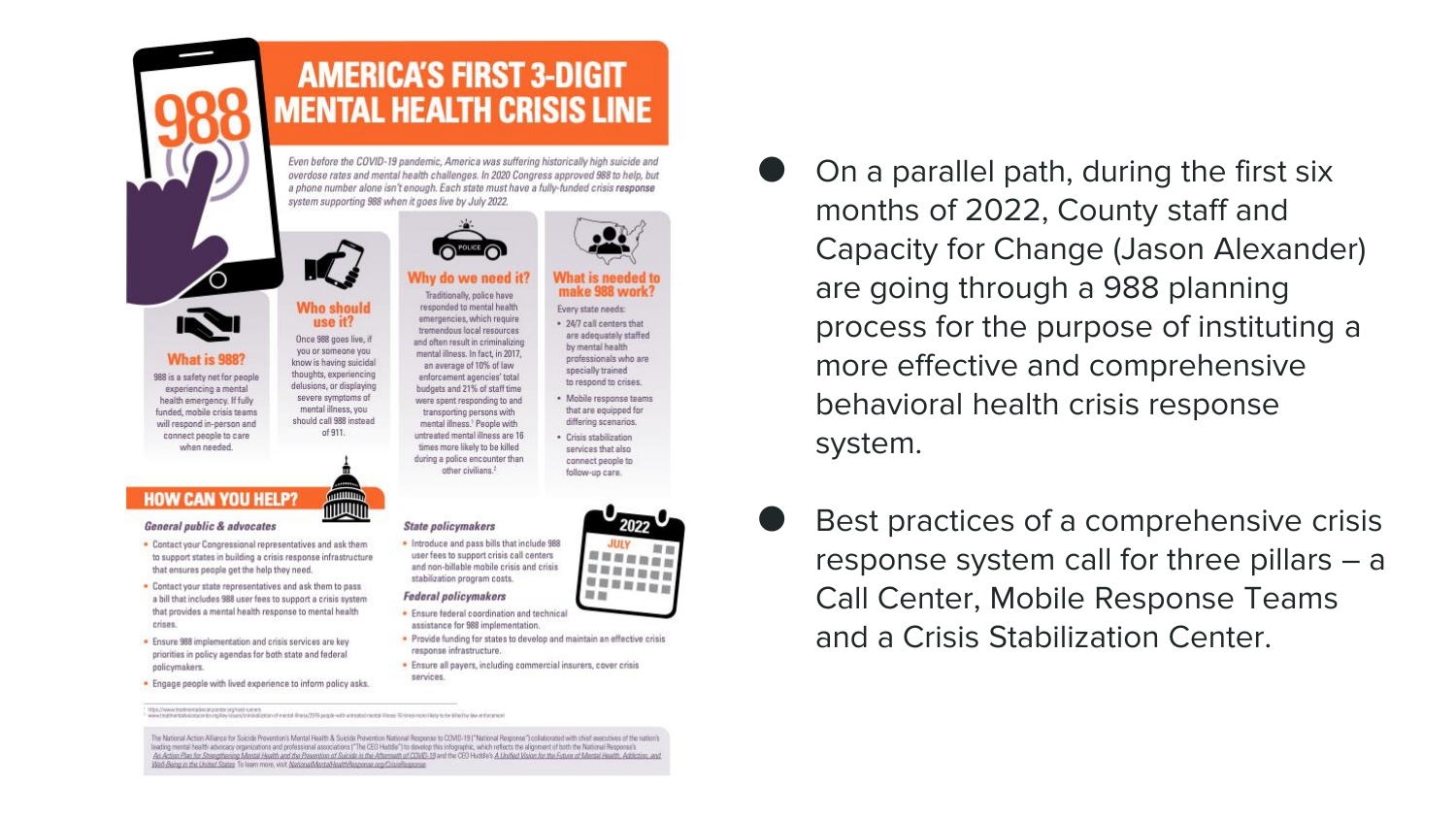988/Mental Health Crisis Response System Project Goal

**Our goal is to develop and implement a more comprehensive, effective, and accessible mental health crisis response system for all Chester County residents.**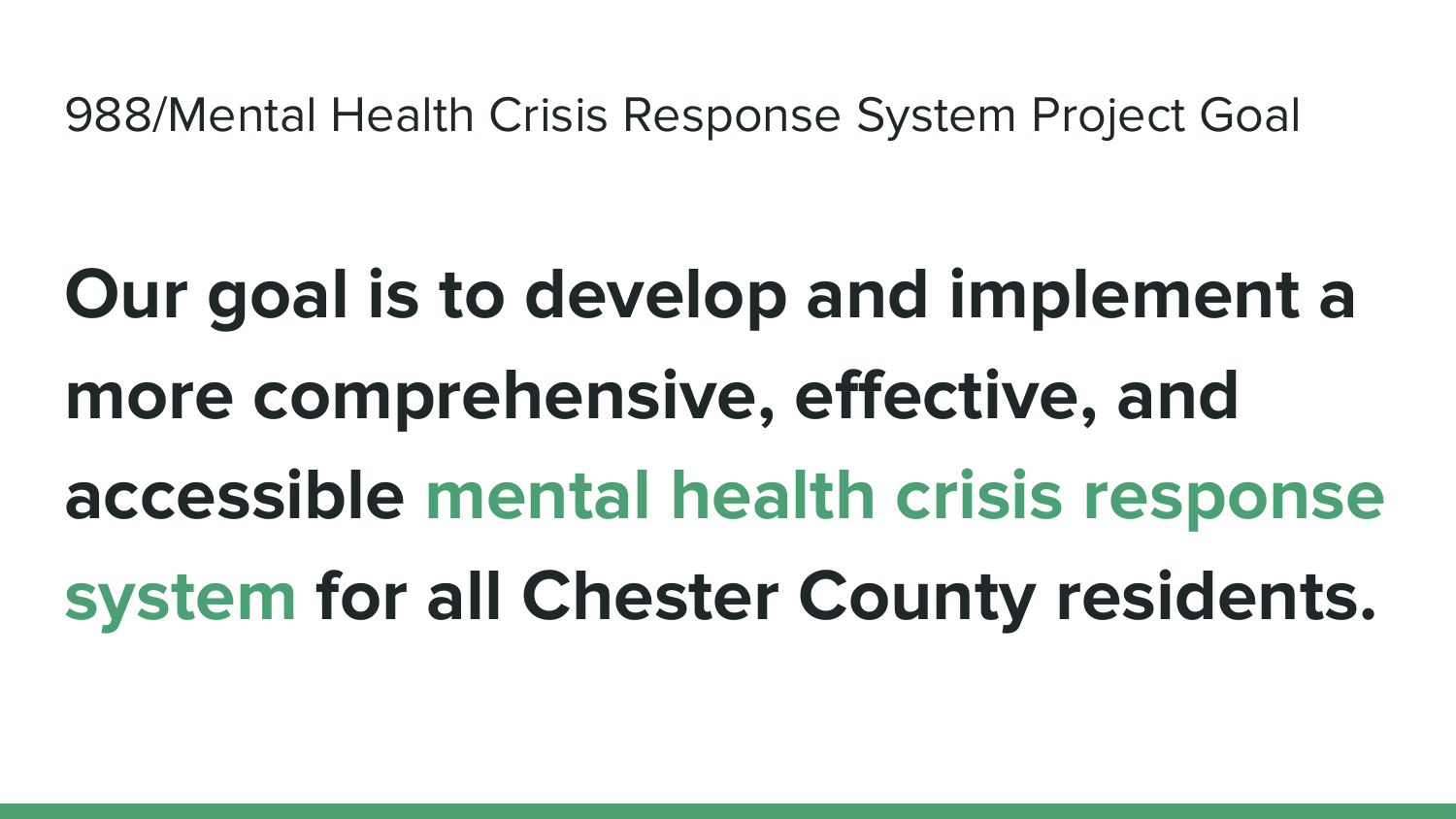#### 988/Mental Health Crisis Response System Committee

Aneesha Dhargalkar, Chester County Hospital/Penn Medicine Beth Pickering, Community Care Behavioral Health Bob McCarron, Fraternal Order of Police Lodge #11 Brandon Michaels, Chester County Fire Police Association Candy Craig, Chester County Department of Mental Health/IDD Chaz Brogan, Good Fellowship Ambulance/Chester County EMS Council Chris Murphy, Chester County Probation, Parole & Pretrial Services Chris Pawlowski, Chester County Probation, Parole & Pretrial Services Dave Klein, Brandywine Hospital (former) Deb Ryan, Chester County District Attorney's Office Dolores Colligan, Chester County Department of Community Development Don Altemus, Chester County Department of Mental Health/IDD Advisory Board George Fiore, Chester County Intermediate Unit Gerry DiNunzio, Chester County Fire Chiefs Association Gina Vagnarelli, Chester County Department of Children, Youth & Families Holly O'Connell, A Path To Hope Howard Holland, Downingtown Police Department/Chester County Chiefs of Police Association Jennifer Brion, Chester County Department of Human Services Jessica Fenchel. Access Services Josh Warfield, Chester County Department of Mental Health/IDD Kyle Finucane, Chester County Hospital/Penn Medicine

Linda Cox, Chester County Department of Mental Health/IDD Loran Kundra, NAMI Main Line PA Megan Wesner, Main Line Health Michael Duncan, Chester County Hospital/Penn Medicine Michele Bratina, West Chester University Mike Murphy, Chester County Department of Emergency Services Pat Davis, Chester County Department of Emergency Services Patrick Bokovitz, Chester County Department of Human Services Rob Gilman, Holcomb Behavioral Health Systems Ronan Gannon, LCH Health and Community Services Rosa Stokes, Chester County Department of Children, Youth & Families Sandy Murphy, Chester County Department of Aging Services Scott Alexander, Uwchlan Township Police Department Shivkumar Hatti, Suburban Research Associates/Chester County Department of Human Services Sonja Kenney, Valley Creek Crisis Center Sue Lombardi, Chester County Intermediate Unit Susie Fink, Chester County Department of Mental Health/IDD Tamela Luce, Phoenixville Community Health Foundation Vanessa Briggs, Alliance for Health Equity Vince Brown, Chester County Department of Drug and Alcohol Services

Jason Alexander, Capacity for Change, LLC (Consultant)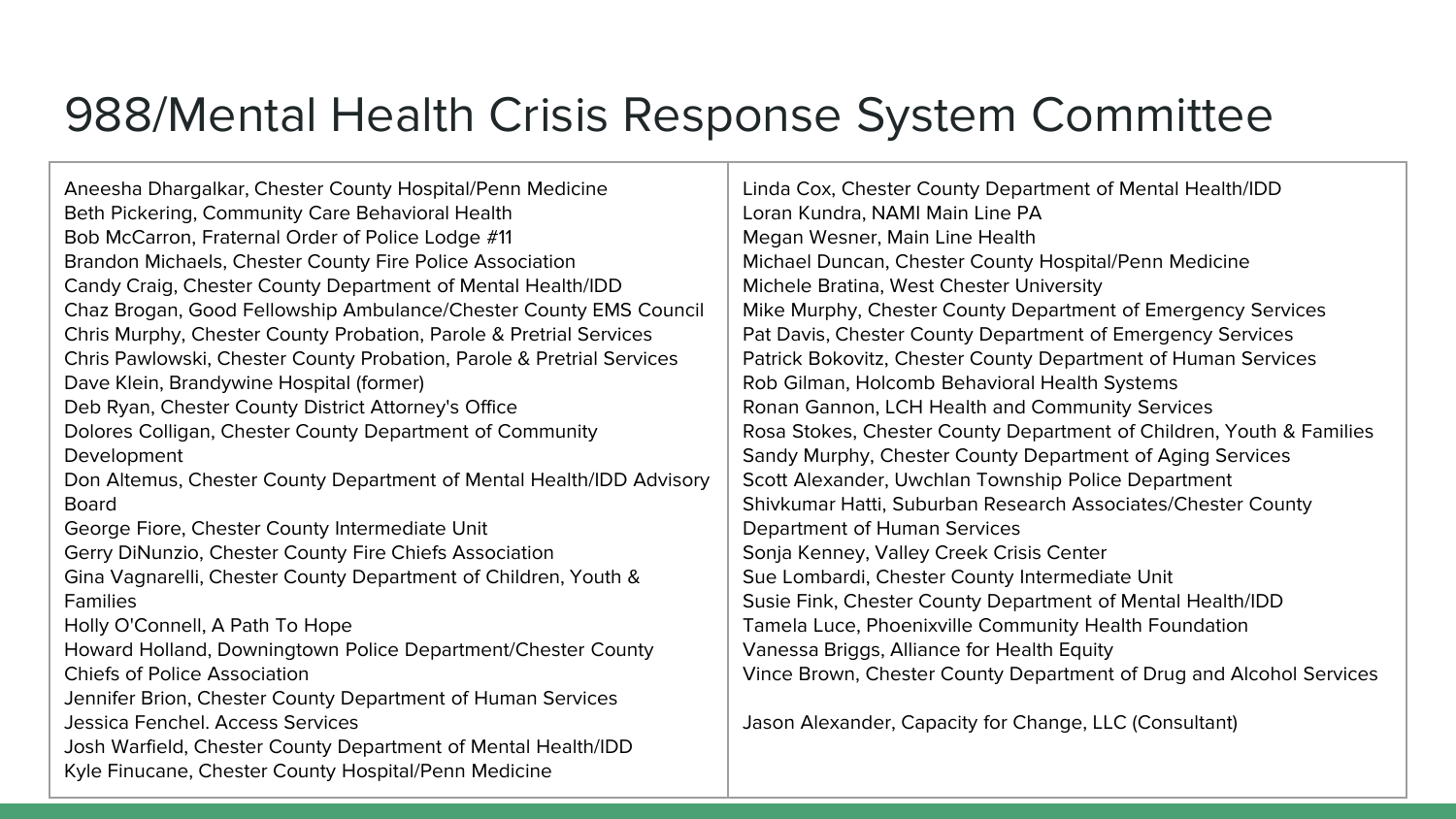## 988/Mental Health Crisis Response System Project Methodology and Timeline

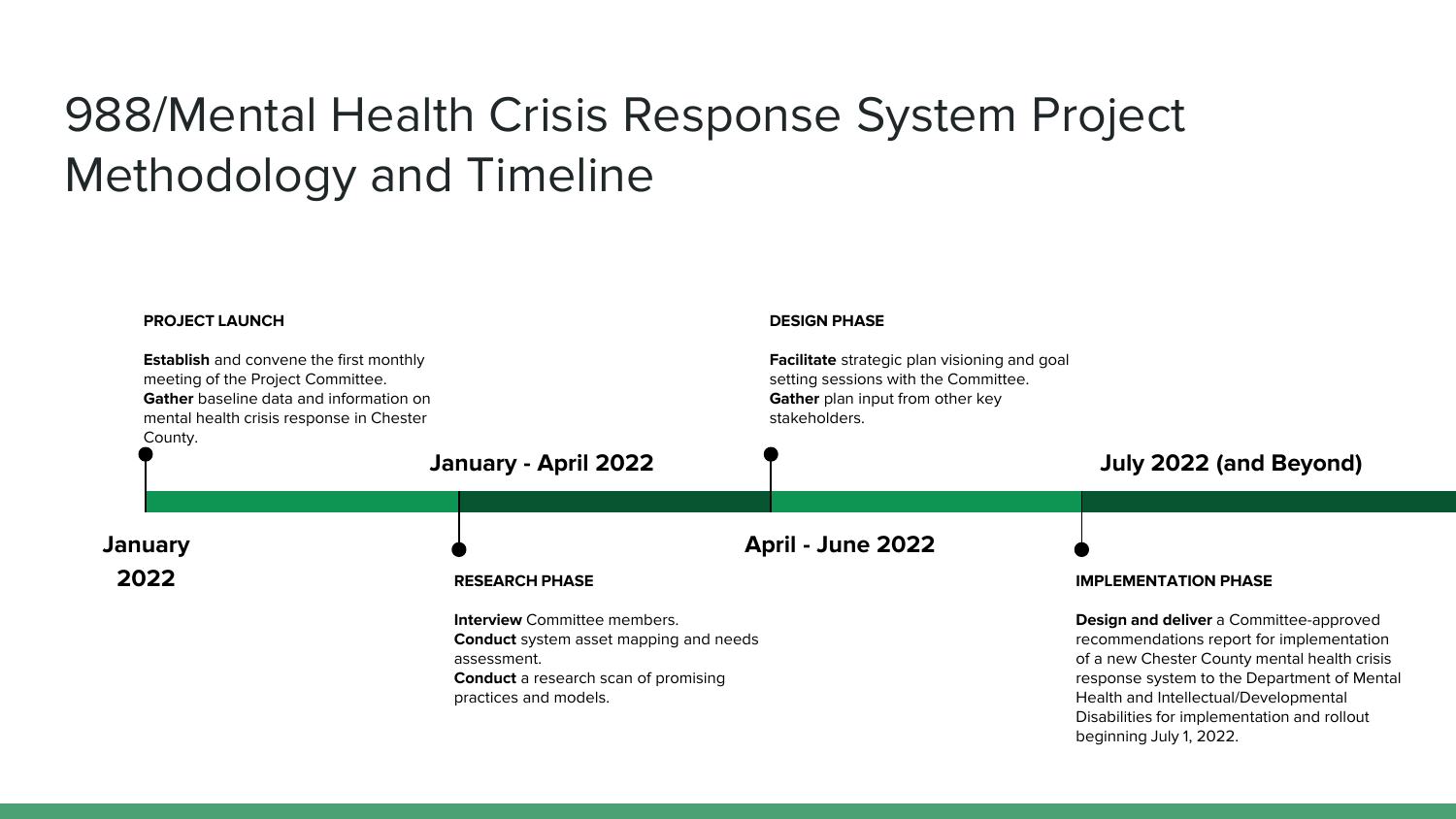#### Opportunities for Improvement: 988 Implementation

- Ideally, 988 will provide 24/7 phone, text, and chat for any Chester County resident experiencing a mental health crisis.
- 988 will provide equitable access to all residents regardless of age, race, gender, disability status, income, geographic location, or English proficiency, and other socio-demographic factors.
- 988 will have strong working partnerships with 911, law enforcement, first responders, and other emergency services in Chester County.
- Marketing, community outreach, and public education about 988 are essential to its success.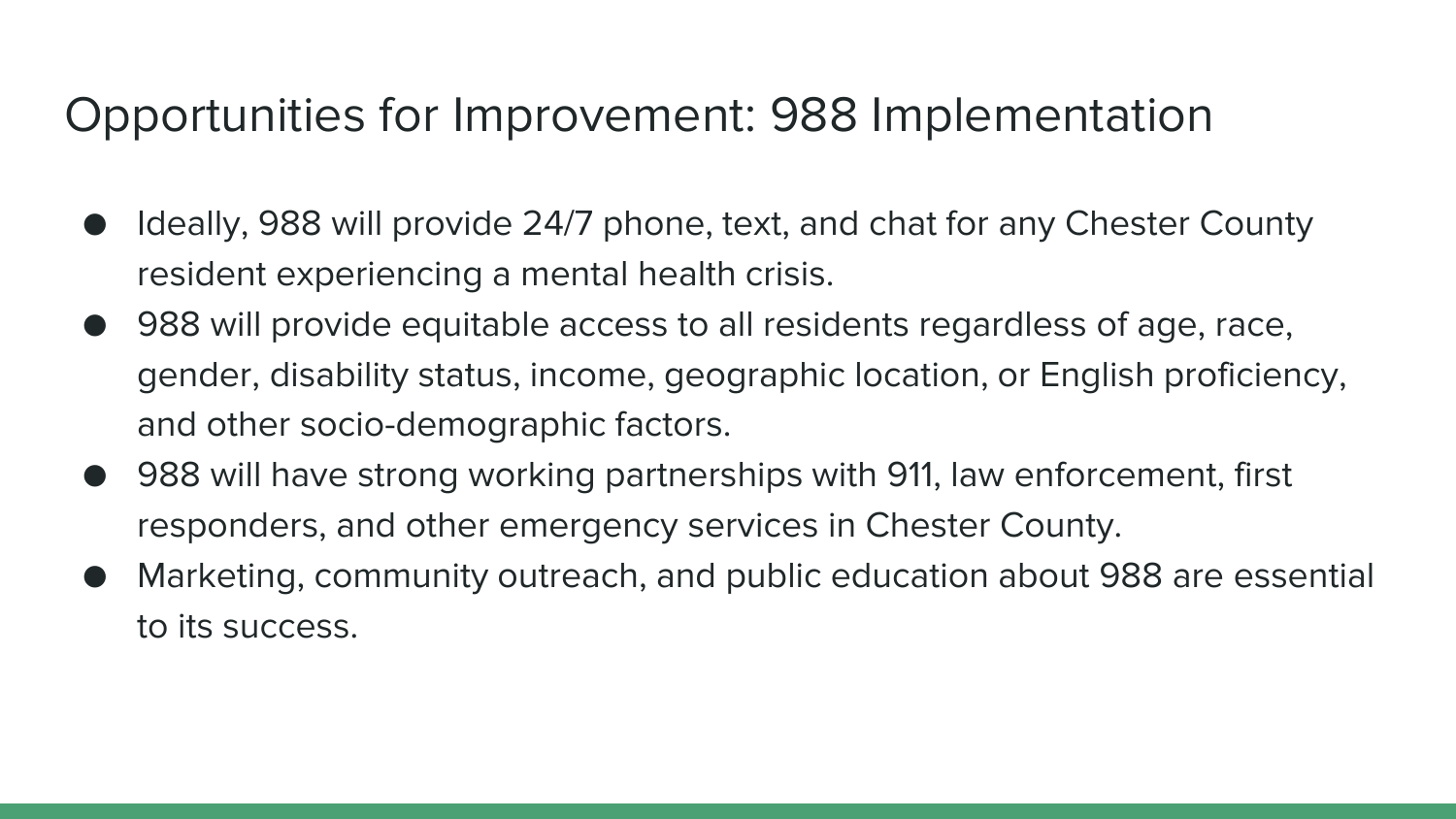### Opportunities for Improvement: Mobile Crisis Response

- Chester County needs at least one 24/7 mobile crisis response team able to deploy to Emergency Departments, police stations, schools, and community locations.
- It may be ideal to have one team for Southern Chester County and another for the remainder of the county.
- Mobile crisis response teams should be comprised of at least one clinician and either a second clinician, a medic, a peer specialist, or a social worker.
- To avoid (further) traumatizing people in crisis, law enforcement should not respond to/with mental health mobile crisis response teams unless necessary.
- Ideally, at least one team member on any given shift should be bilingual in English and Spanish.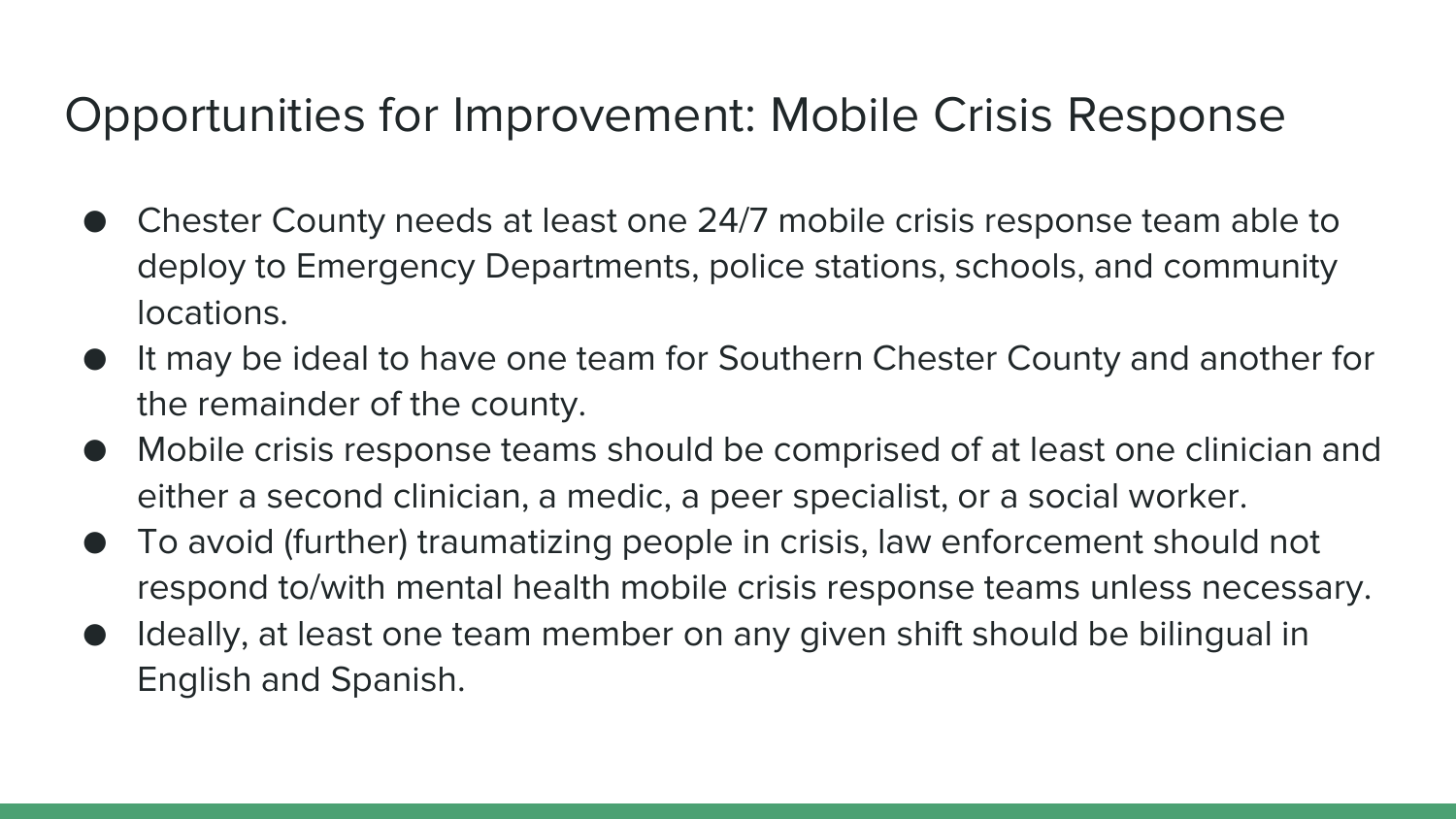#### Opportunities for Improvement: Crisis Stabilization

- Chester County needs at least one crisis stabilization center/unit able to provide 23-hour observation beds for both adults and adolescents/youth (dedicated beds for each), preferably located near a hospital.
- Ideally, other center/unit services would include medical clearance, connections/scheduling/referrals to supportive services, and easy transfers to crisis residential or other inpatient services.
- It may be ideal to have one crisis stabilization center/unit for Southern Chester County and another for the remainder of the county.